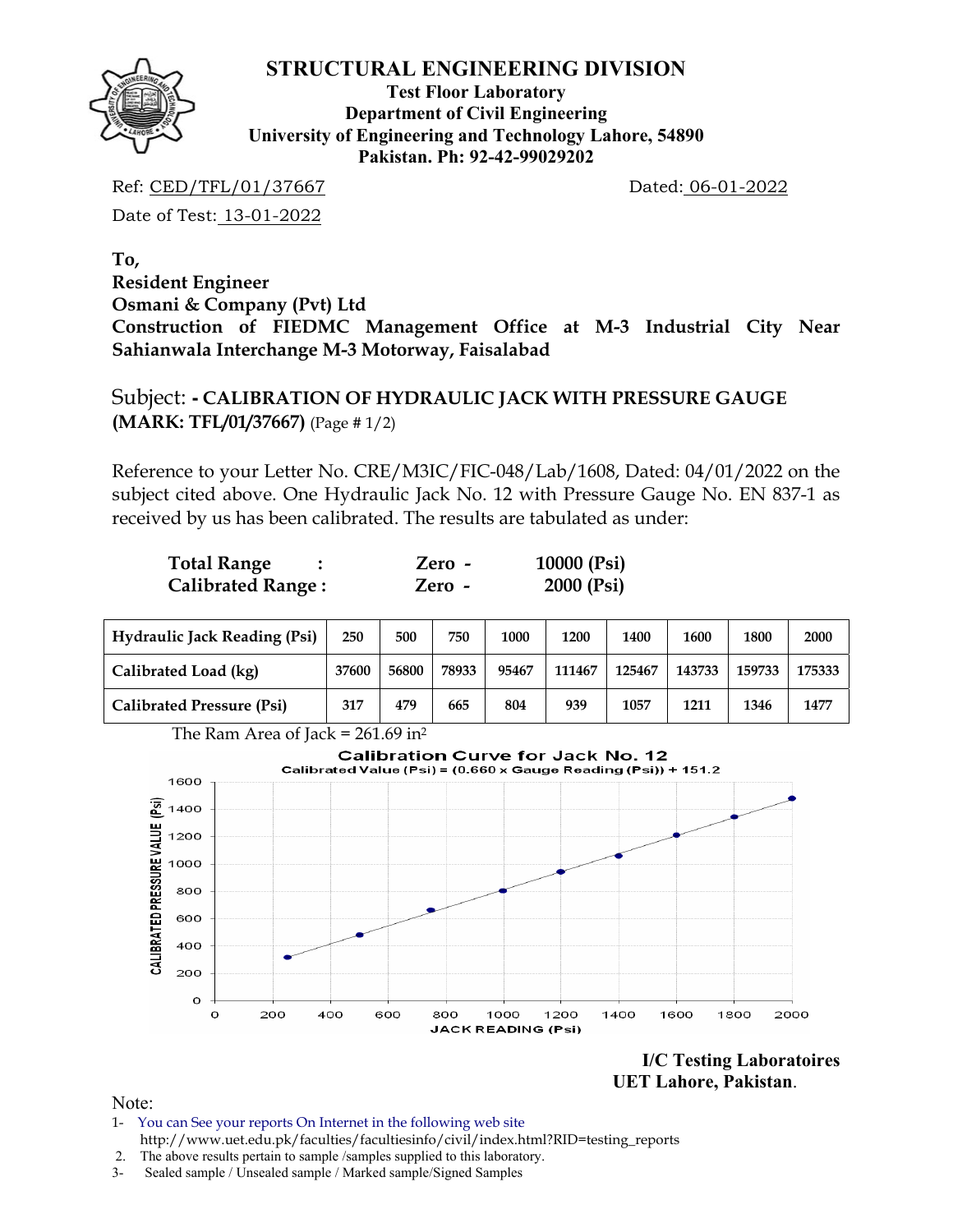

**Test Floor Laboratory Department of Civil Engineering University of Engineering and Technology Lahore, 54890 Pakistan. Ph: 92-42-99029202** 

Ref: CED/TFL/01/37667 Dated: 06-01-2022

Date of Test: 13-01-2022

**To,** 

**Resident Engineer** 

**Osmani & Company (Pvt) Ltd** 

**Construction of FIEDMC Management Office at M-3 Industrial City Near Sahianwala Interchange M-3 Motorway, Faisalabad** 

Subject: **- CALIBRATION OF DIAL GAUGES (MARK: TFL/10/37280)** (Page # 1/1)

 Reference to your Letter No. CRE/M3IC/FIC-048/Lab/1608, Dated: 04/01/2022 on the subject cited above. Three Dial Gauges as received by us have been calibrated on standard calibration device. The results are tabulated as under.

| <b>Total Range</b>                |                                 | $50$ (mm)<br>Zero -              |                                          |  |  |  |  |  |
|-----------------------------------|---------------------------------|----------------------------------|------------------------------------------|--|--|--|--|--|
| <b>Calibrated Range:</b>          |                                 | $30$ (mm)<br>Zero -              |                                          |  |  |  |  |  |
| <b>Standard</b><br><b>Reading</b> | <b>Dial Gauge Readings</b>      |                                  |                                          |  |  |  |  |  |
|                                   | Dial Gauge No. I<br>(16F220157) | Dial Gauge No.<br>II (16F083345) | Dial Gauge No.<br><b>III</b> (16F083307) |  |  |  |  |  |
| 200                               | 196                             | 198                              | 198                                      |  |  |  |  |  |
| 400                               | 395                             | 398                              | 397                                      |  |  |  |  |  |
| 600                               | 596                             | 596                              | 598                                      |  |  |  |  |  |
| 800                               | 793                             | 794                              | 797                                      |  |  |  |  |  |
| 1000                              | 991                             | 997                              | 997                                      |  |  |  |  |  |
| 1200                              | 1190                            | 1194                             | 1195                                     |  |  |  |  |  |
| 1400                              | 1390                            | 1392                             | 1394                                     |  |  |  |  |  |
| 1600                              | 1588                            | 1591                             | 1584                                     |  |  |  |  |  |
| 1800                              | 1791                            | 1794                             | 1792                                     |  |  |  |  |  |
| 2000                              | 1990                            | 1993                             | 1994                                     |  |  |  |  |  |
| 2200                              | 2191                            | 2194                             | 2192                                     |  |  |  |  |  |
| 2400                              | 2389                            | 2392                             | 2391                                     |  |  |  |  |  |
| 2600                              | 2591                            | 2591                             | 2590                                     |  |  |  |  |  |
| 2800                              | 2789                            | 2790                             | 2790                                     |  |  |  |  |  |
| 3000                              | 2990                            | 2991                             | 2990                                     |  |  |  |  |  |

**I/C Testing Laboratoires UET Lahore, Pakistan**.

Note:

1- You can See your reports On Internet in the following web site http://www.uet.edu.pk/faculties/facultiesinfo/civil/index.html?RID=testing\_reports

2. The above results pertain to sample /samples supplied to this laboratory.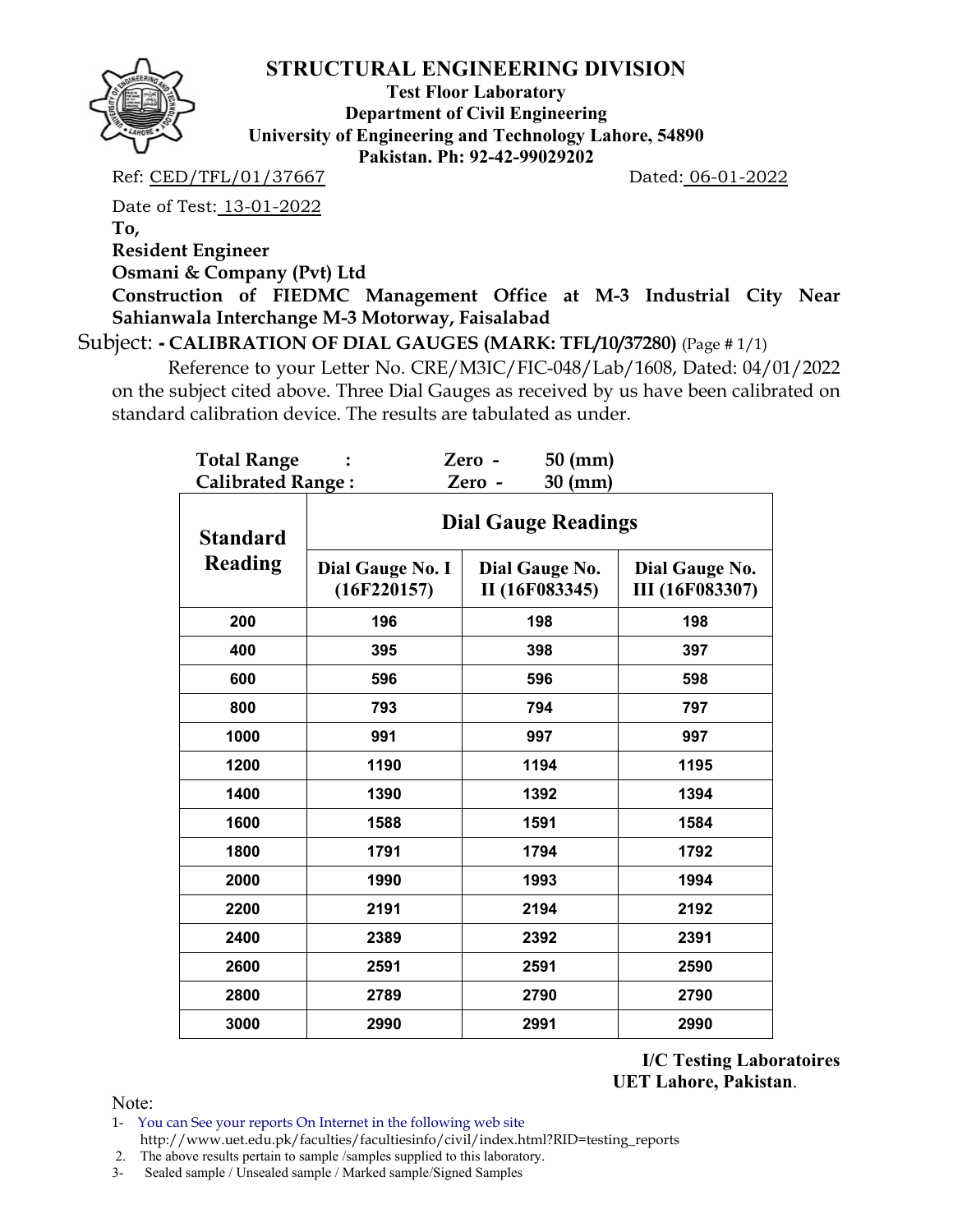

**Test Floor Laboratory Department of Civil Engineering University of Engineering and Technology Lahore, 54890 Pakistan. Ph: 92-42-99029202** 

Ref: CED/TFL/01/37687 Dated: 11-01-2022

Dated of Test: 13-01-2022

**To Deputy Director Punjab Housing & Town Planning Agency, Sub Region Jhang (Construction of Roads Streets, Sewer Line and Waters Supply Lines in Commercial Centre B – Block Satellite Town Scheme Jhang (M/s Zahid Pervaiz Govt, Contractor)** 

Subject: **TESTING OF R.C.C. PIPE [ASTM-C76 – 08a]**

Reference to your letter No. 12, dated 04.01.2022 on the subject cited

above. One R.C.C. Pipe as received by us has been tested. The results are tabulated as

under.

| Sr.<br>N <sub>0</sub> | Nominal<br>Size | ${\tt de}$<br>ength<br>ength<br>Total<br>Š<br>- |        | <b>Diameter</b><br><b>Diameter</b><br>Internal<br>xterna<br>덕 |        | load<br>ess<br>$W$ all<br>Ę<br>Proof<br>hic<br>۳ |       | Ultimate<br>ರ<br>ನ<br>$\ddot{\bullet}$<br>- | <b>Stress</b><br>Proof    | Ultimate<br><b>Stress</b> |
|-----------------------|-----------------|-------------------------------------------------|--------|---------------------------------------------------------------|--------|--------------------------------------------------|-------|---------------------------------------------|---------------------------|---------------------------|
|                       | (inch)          | (foot)                                          | (foot) | (inch)                                                        | (inch) | (inch)                                           | (kg)  | (kg)                                        | Pound/Linear<br>foot/foot | Pound/Linear<br>foot/foot |
|                       | 12              | 7.78                                            | 7.29   | 16.65                                                         | 12.63  | 2.01                                             | 11700 | 18400                                       | 3360                      | 5284                      |

**I/C Testing Laboratoires UET Lahore, Pakistan**.

Note:

1- You can See your reports On Internet in the following web site

http://www.uet.edu.pk/faculties/facultiesinfo/civil/index.html?RID=testing\_reports

2. The above results pertain to sample /samples supplied to this laboratory.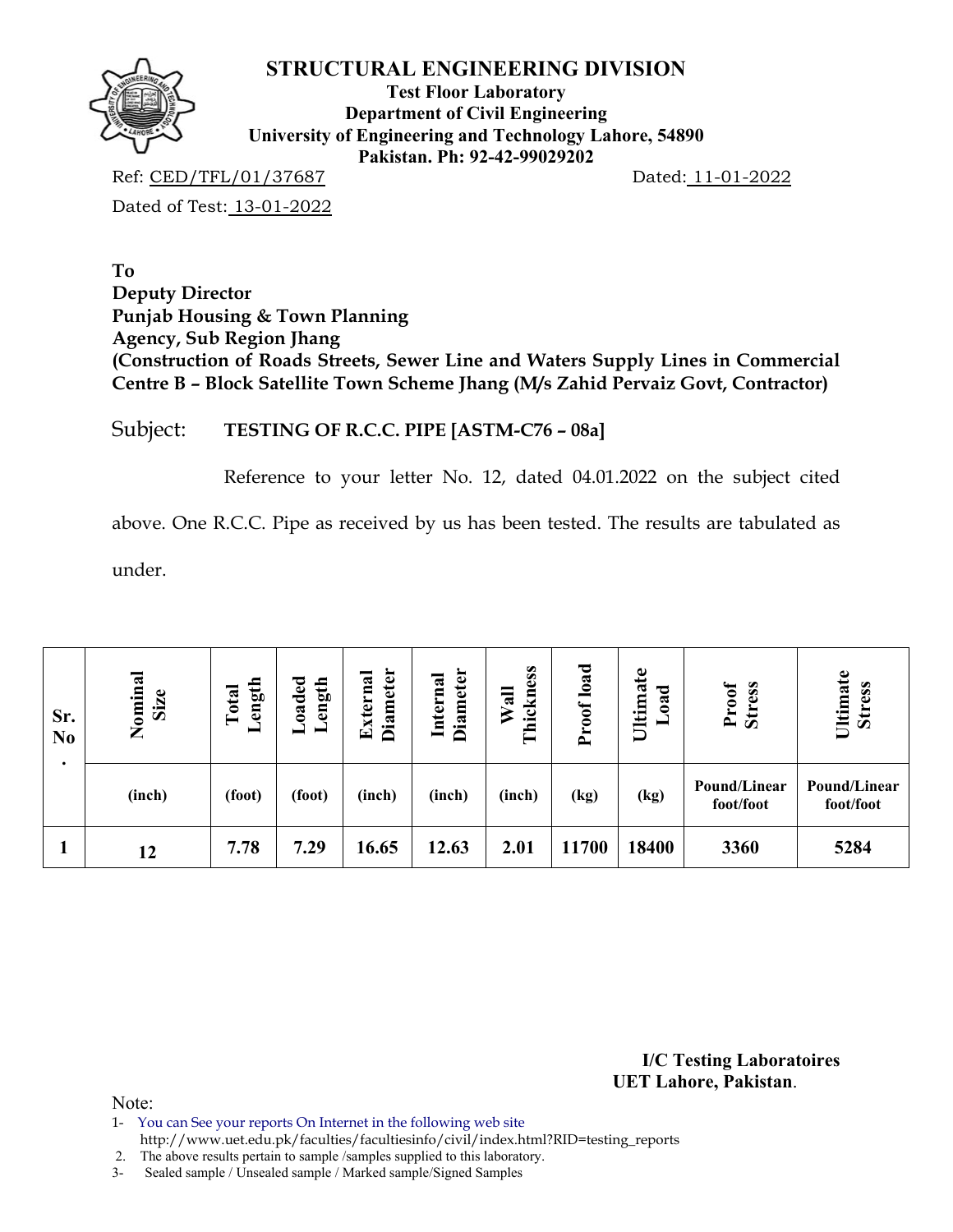

### **Test Floor Laboratory Department of Civil Engineering University of Engineering and Technology Lahore, 54890 Pakistan. Ph: 92-42-99029202**

To, **Director** New Era Group Construction of MCB Building at M.A Jinnah Road, Okara

| Reference # CED/TFL 37693 (Dr. Usman Akmal)               | Dated: 12-01-2022 |
|-----------------------------------------------------------|-------------------|
| Reference of the request letter # NEG/HI/MCB/OKARA/22/002 | Dated: 12-01-2022 |

# **Tension Test Report** (Page -1/1)<br>Date of Test 13-01-2022

Date of Test Gauge length 8 inches

Description Deformed Steel Bar Tensile Test as per ASTM-A615

| Sr. No.                  | Weight<br><b>Size</b>        |                          | Diameter/<br>Area<br>$(in^2)$<br>(inch) |                              | <b>Yield load</b><br><b>Breaking</b><br>Load |                          | <b>Yield Stress</b><br>(psi) |                                         | <b>Ultimate Stress</b><br>(psi) |                          | Elongation               | % Elongation                 | Remarks                  |                         |
|--------------------------|------------------------------|--------------------------|-----------------------------------------|------------------------------|----------------------------------------------|--------------------------|------------------------------|-----------------------------------------|---------------------------------|--------------------------|--------------------------|------------------------------|--------------------------|-------------------------|
|                          | $\frac{2}{10}$               | Nominal                  | Actual                                  | Nominal                      | Actual                                       | (kg)                     | (kg)                         | Nominal                                 | Actual                          | Nominal                  | <b>Actual</b>            | (inch)                       |                          |                         |
| $\mathbf{1}$             | 0.378                        | 3/8                      | 0.376                                   | 0.11                         | 0.111                                        | 3400                     | 5100                         | 68200                                   | 67390                           | 102200                   | 101100                   | 1.50                         | 18.8                     |                         |
| $\mathbf{2}$             | 0.377                        | 3/8                      | 0.376                                   | 0.11                         | 0.111                                        | 3400                     | 5100                         | 68200                                   | 67580                           | 102200                   | 101400                   | 1.30                         | 16.3                     | Ittehad<br><b>Steel</b> |
| $\overline{\phantom{a}}$ | $\qquad \qquad \blacksquare$ | $\blacksquare$           | $\overline{\phantom{a}}$                | $\qquad \qquad \blacksquare$ | $\overline{\phantom{a}}$                     | $\overline{\phantom{a}}$ | $\overline{\phantom{0}}$     | $\overline{\phantom{a}}$                | $\overline{\phantom{a}}$        | $\overline{\phantom{a}}$ | $\overline{\phantom{a}}$ | $\overline{\phantom{0}}$     | $\overline{\phantom{a}}$ |                         |
| $\overline{\phantom{0}}$ | $\overline{\phantom{0}}$     | $\overline{\phantom{0}}$ | ۰                                       | $\overline{\phantom{0}}$     | $\overline{\phantom{0}}$                     | $\overline{\phantom{0}}$ | $\overline{\phantom{0}}$     | $\overline{\phantom{0}}$                | $\overline{\phantom{a}}$        | $\overline{\phantom{0}}$ | $\overline{\phantom{0}}$ | $\overline{\phantom{0}}$     | $\blacksquare$           |                         |
| $\overline{\phantom{a}}$ |                              | $\overline{\phantom{0}}$ |                                         | -                            | $\overline{\phantom{0}}$                     |                          |                              |                                         |                                 |                          | $\overline{\phantom{0}}$ | $\overline{\phantom{0}}$     | $\blacksquare$           |                         |
| $\overline{\phantom{a}}$ | -                            | -                        | $\overline{\phantom{0}}$                | -                            | $\overline{\phantom{0}}$                     |                          | -                            |                                         | $\overline{\phantom{0}}$        | $\overline{\phantom{0}}$ | $\overline{\phantom{0}}$ | $\qquad \qquad \blacksquare$ | $\blacksquare$           |                         |
|                          |                              |                          |                                         |                              |                                              |                          |                              | Note: only two samples for tensile test |                                 |                          |                          |                              |                          |                         |
|                          |                              |                          |                                         |                              |                                              |                          |                              |                                         |                                 |                          |                          |                              |                          |                         |
|                          |                              |                          |                                         |                              |                                              |                          | <b>Bend Test</b>             |                                         |                                 |                          |                          |                              |                          |                         |
|                          |                              |                          |                                         |                              |                                              |                          |                              |                                         |                                 |                          |                          |                              |                          |                         |
|                          |                              |                          |                                         |                              |                                              |                          |                              |                                         |                                 |                          |                          |                              |                          |                         |
|                          |                              |                          |                                         |                              |                                              |                          |                              |                                         |                                 |                          |                          |                              |                          |                         |

**I/C Testing Laboratoires UET Lahore, Pakistan**.

Note:

1- You can See your reports On Internet in the following web site http://www.uet.edu.pk/faculties/facultiesinfo/civil/index.html?RID=testing\_reports

2. The above results pertain to sample /samples supplied to this laboratory.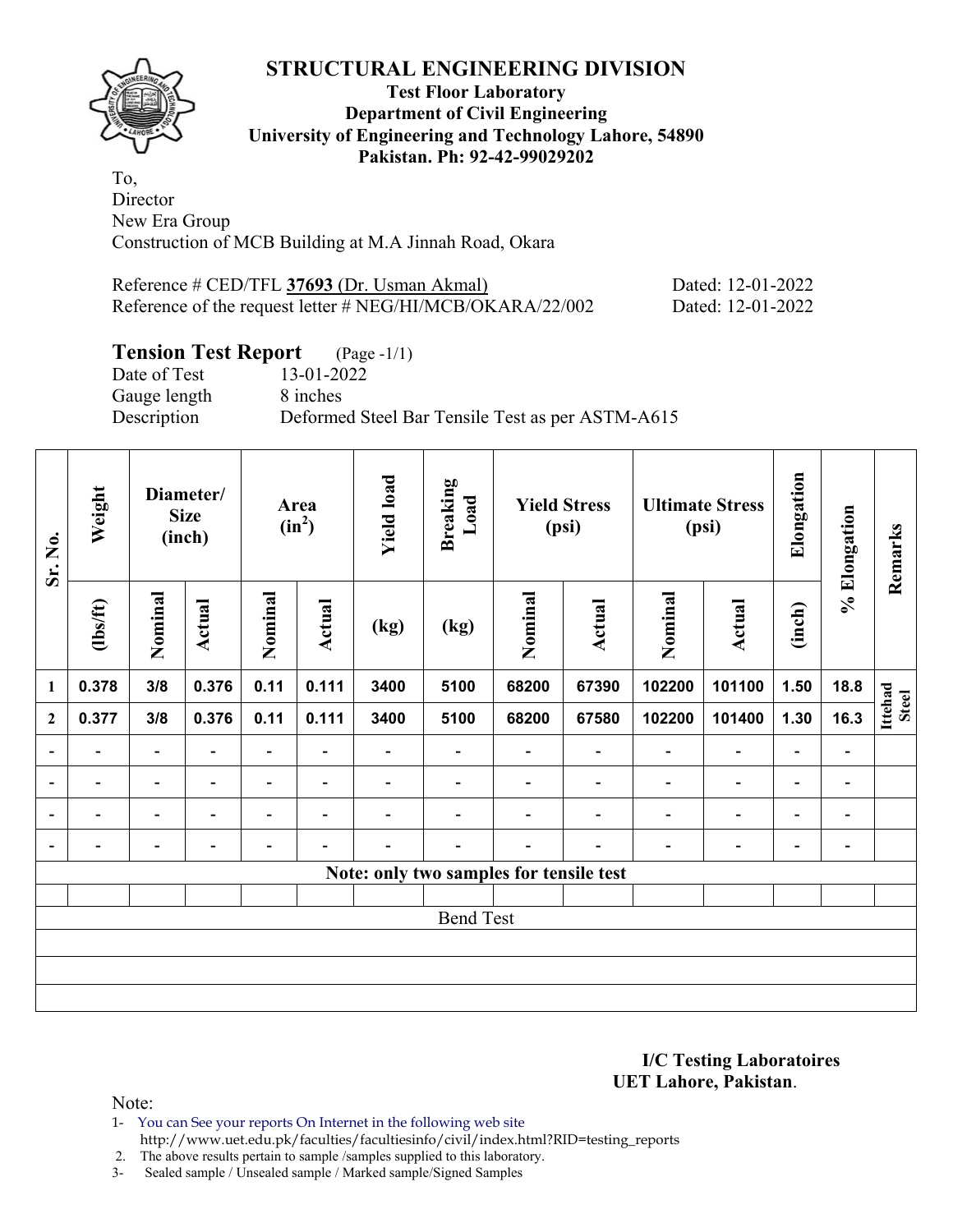

#### **Test Floor Laboratory Department of Civil Engineering University of Engineering and Technology Lahore, 54890 Pakistan. Ph: 92-42-99029202**

To, Sub Divisional Officer Building Sub Division No. 1 Rahim Yar Khan (Establishment of Govt. Associates College for Boys at Manthar Rahim Yar Khan)

Reference # CED/TFL **37695** (Dr. Usman Akmal) Dated: 12-01-2022 Reference of the request letter # 3054/RYK Dated: 01-01-2022

| <b>Tension Test Report</b> (Page -1/2)                                   |  |
|--------------------------------------------------------------------------|--|
| Date of Test<br>13-01-2022                                               |  |
| 8 inches<br>Gauge length                                                 |  |
| Description<br>Deformed Steel Bar Tensile and Bend Test as per ASTM-A615 |  |

| Sr. No. | Weight                                              |                          | Diameter/<br><b>Size</b><br>(inch) |                                  | Area<br>$(in^2)$         |      |                  |        | <b>Yield load</b><br><b>Breaking</b><br>Load<br><b>Yield Stress</b><br>(psi) |                                                                 |                          | <b>Ultimate Stress</b><br>(psi) | Elongation               | % Elongation | Remarks |
|---------|-----------------------------------------------------|--------------------------|------------------------------------|----------------------------------|--------------------------|------|------------------|--------|------------------------------------------------------------------------------|-----------------------------------------------------------------|--------------------------|---------------------------------|--------------------------|--------------|---------|
|         | $lbsft$                                             | Nominal<br>Actual        |                                    | Nominal<br><b>Actual</b><br>(kg) |                          | (kg) | Nominal          | Actual |                                                                              | <b>Actual</b>                                                   | (inch)                   |                                 |                          |              |         |
| 1       | 0.373                                               | 3/8                      | 0.374                              | 0.11                             | 0.110                    | 3600 | 5100             | 72200  | 72390                                                                        | 102200                                                          | 102600                   | 1.30                            | 16.3                     |              |         |
|         |                                                     | -                        |                                    |                                  |                          |      |                  |        |                                                                              |                                                                 | $\overline{\phantom{a}}$ | $\blacksquare$                  |                          |              |         |
|         | $\overline{\phantom{0}}$                            | $\overline{\phantom{a}}$ |                                    | $\overline{\phantom{0}}$         | $\overline{\phantom{0}}$ |      |                  |        |                                                                              | $\overline{\phantom{0}}$                                        | $\overline{\phantom{a}}$ | $\overline{\phantom{0}}$        | $\overline{\phantom{0}}$ |              |         |
|         | $\overline{\phantom{0}}$                            | $\overline{\phantom{0}}$ | $\overline{\phantom{0}}$           | $\overline{\phantom{0}}$         | $\overline{\phantom{0}}$ |      |                  |        |                                                                              |                                                                 | $\overline{\phantom{a}}$ | $\overline{\phantom{a}}$        | $\overline{\phantom{a}}$ |              |         |
|         |                                                     |                          |                                    |                                  |                          |      |                  |        |                                                                              |                                                                 | $\overline{\phantom{0}}$ | $\overline{\phantom{0}}$        | $\blacksquare$           |              |         |
|         |                                                     |                          |                                    |                                  |                          |      |                  |        |                                                                              |                                                                 |                          | $\overline{\phantom{0}}$        |                          |              |         |
|         |                                                     |                          |                                    |                                  |                          |      |                  |        |                                                                              | Note: only one samples for tensile and one sample for bend test |                          |                                 |                          |              |         |
|         |                                                     |                          |                                    |                                  |                          |      |                  |        |                                                                              |                                                                 |                          |                                 |                          |              |         |
|         |                                                     |                          |                                    |                                  |                          |      | <b>Bend Test</b> |        |                                                                              |                                                                 |                          |                                 |                          |              |         |
|         | 3/8" Dia Bar Bend Test Through 180° is Satisfactory |                          |                                    |                                  |                          |      |                  |        |                                                                              |                                                                 |                          |                                 |                          |              |         |
|         |                                                     |                          |                                    |                                  |                          |      |                  |        |                                                                              |                                                                 |                          |                                 |                          |              |         |
|         |                                                     |                          |                                    |                                  |                          |      |                  |        |                                                                              |                                                                 |                          |                                 |                          |              |         |

**I/C Testing Laboratoires UET Lahore, Pakistan**.

Note:

1- You can See your reports On Internet in the following web site http://www.uet.edu.pk/faculties/facultiesinfo/civil/index.html?RID=testing\_reports

2. The above results pertain to sample /samples supplied to this laboratory.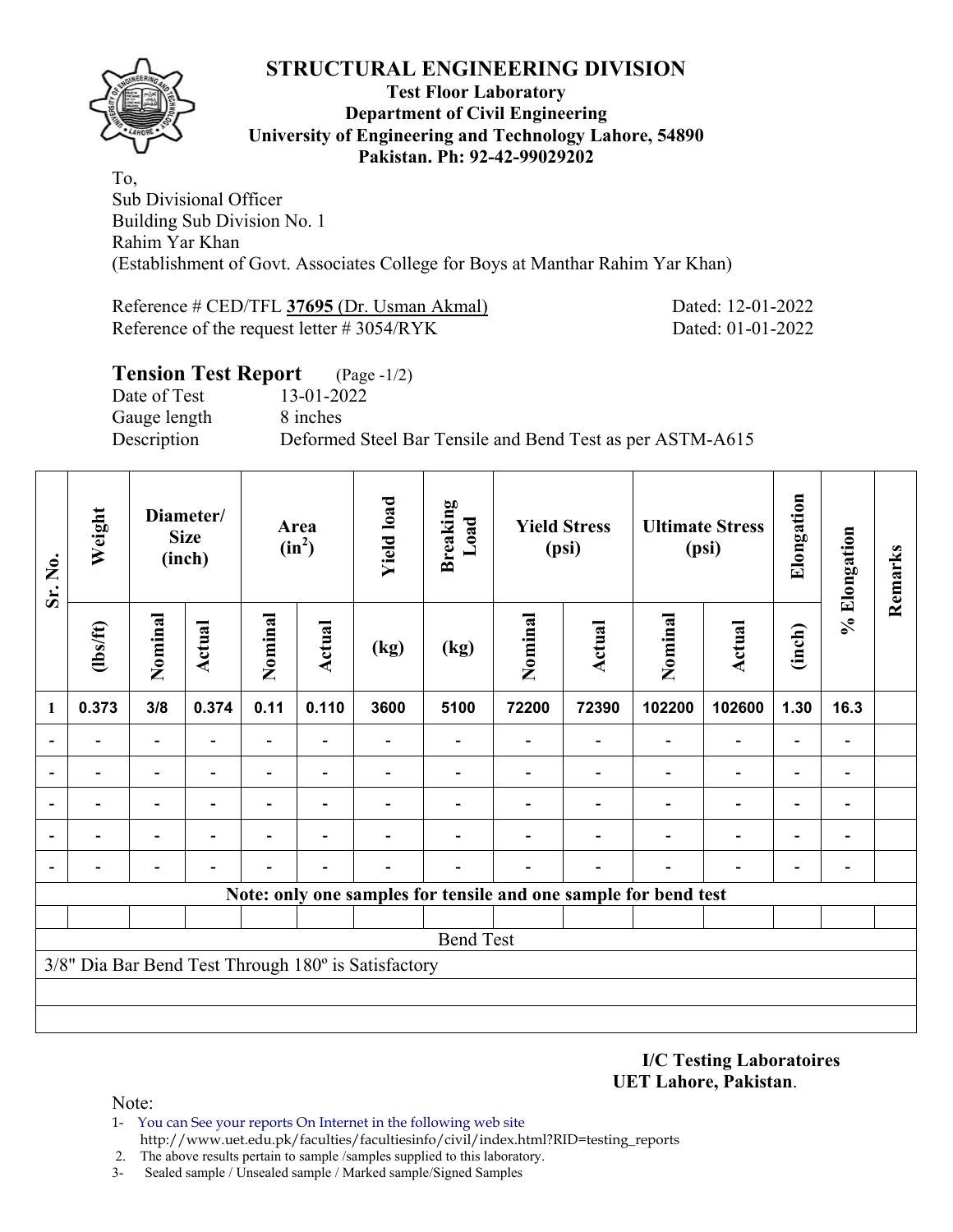

#### **Test Floor Laboratory Department of Civil Engineering University of Engineering and Technology Lahore, 54890 Pakistan. Ph: 92-42-99029202**

To, Sub Divisional Officer Building Sub Division No. 1 Rahim Yar Khan (Construction of Residence for Judicial Officers at Diatrict Rahim Yar Khan)

Reference # CED/TFL **37695** (Dr. Usman Akmal) Dated: 12-01-2022 Reference of the request letter # 3052/RYK Dated: 01-01-2022

| <b>Tension Test Report</b> (Page -2/2) |                                                           |
|----------------------------------------|-----------------------------------------------------------|
| Date of Test                           | 13-01-2022                                                |
| Gauge length                           | 8 inches                                                  |
| Description                            | Deformed Steel Bar Tensile and Bend Test as per ASTM-A615 |

| Weight<br>Sr. No.                                   |         | Diameter/<br><b>Size</b><br>(inch) |        |                          |        | Area<br>$(in^2)$ |                  | <b>Yield load</b> | <b>Breaking</b><br>Load | <b>Yield Stress</b><br>(psi)                                    |                          | <b>Ultimate Stress</b><br>(psi) |                          | Elongation | % Elongation | Remarks |
|-----------------------------------------------------|---------|------------------------------------|--------|--------------------------|--------|------------------|------------------|-------------------|-------------------------|-----------------------------------------------------------------|--------------------------|---------------------------------|--------------------------|------------|--------------|---------|
|                                                     | $lbsft$ | Nominal                            | Actual | Nominal                  | Actual | (kg)             | (kg)             | Nominal           | Actual                  | Nominal                                                         | Actual                   | (inch)                          |                          |            |              |         |
| 1                                                   | 0.372   | 3/8                                | 0.373  | 0.11                     | 0.109  | 3600             | 5000             | 72200             | 72550                   | 100200                                                          | 100800                   | 1.10                            | 13.8                     |            |              |         |
| ۰                                                   |         |                                    |        | $\overline{\phantom{0}}$ |        |                  |                  |                   |                         |                                                                 | $\overline{\phantom{0}}$ | $\overline{\phantom{0}}$        |                          |            |              |         |
| $\overline{\phantom{0}}$                            |         |                                    |        | Ξ.                       |        |                  |                  |                   |                         | $\overline{\phantom{0}}$                                        | $\overline{\phantom{0}}$ | $\overline{\phantom{0}}$        |                          |            |              |         |
| $\overline{\phantom{a}}$                            |         | $\overline{\phantom{0}}$           |        | $\overline{\phantom{0}}$ |        |                  |                  |                   |                         | $\blacksquare$                                                  | $\overline{\phantom{0}}$ | $\overline{\phantom{a}}$        | $\blacksquare$           |            |              |         |
|                                                     |         |                                    |        |                          |        |                  |                  |                   |                         |                                                                 | $\overline{\phantom{0}}$ | $\overline{\phantom{0}}$        | $\overline{\phantom{0}}$ |            |              |         |
|                                                     |         |                                    |        |                          |        |                  |                  |                   |                         |                                                                 |                          | $\overline{\phantom{0}}$        | $\overline{a}$           |            |              |         |
|                                                     |         |                                    |        |                          |        |                  |                  |                   |                         | Note: only one samples for tensile and one sample for bend test |                          |                                 |                          |            |              |         |
|                                                     |         |                                    |        |                          |        |                  |                  |                   |                         |                                                                 |                          |                                 |                          |            |              |         |
|                                                     |         |                                    |        |                          |        |                  | <b>Bend Test</b> |                   |                         |                                                                 |                          |                                 |                          |            |              |         |
| 3/8" Dia Bar Bend Test Through 180° is Satisfactory |         |                                    |        |                          |        |                  |                  |                   |                         |                                                                 |                          |                                 |                          |            |              |         |
|                                                     |         |                                    |        |                          |        |                  |                  |                   |                         |                                                                 |                          |                                 |                          |            |              |         |
|                                                     |         |                                    |        |                          |        |                  |                  |                   |                         |                                                                 |                          |                                 |                          |            |              |         |

**I/C Testing Laboratoires UET Lahore, Pakistan**.

Note:

1- You can See your reports On Internet in the following web site http://www.uet.edu.pk/faculties/facultiesinfo/civil/index.html?RID=testing\_reports

2. The above results pertain to sample /samples supplied to this laboratory.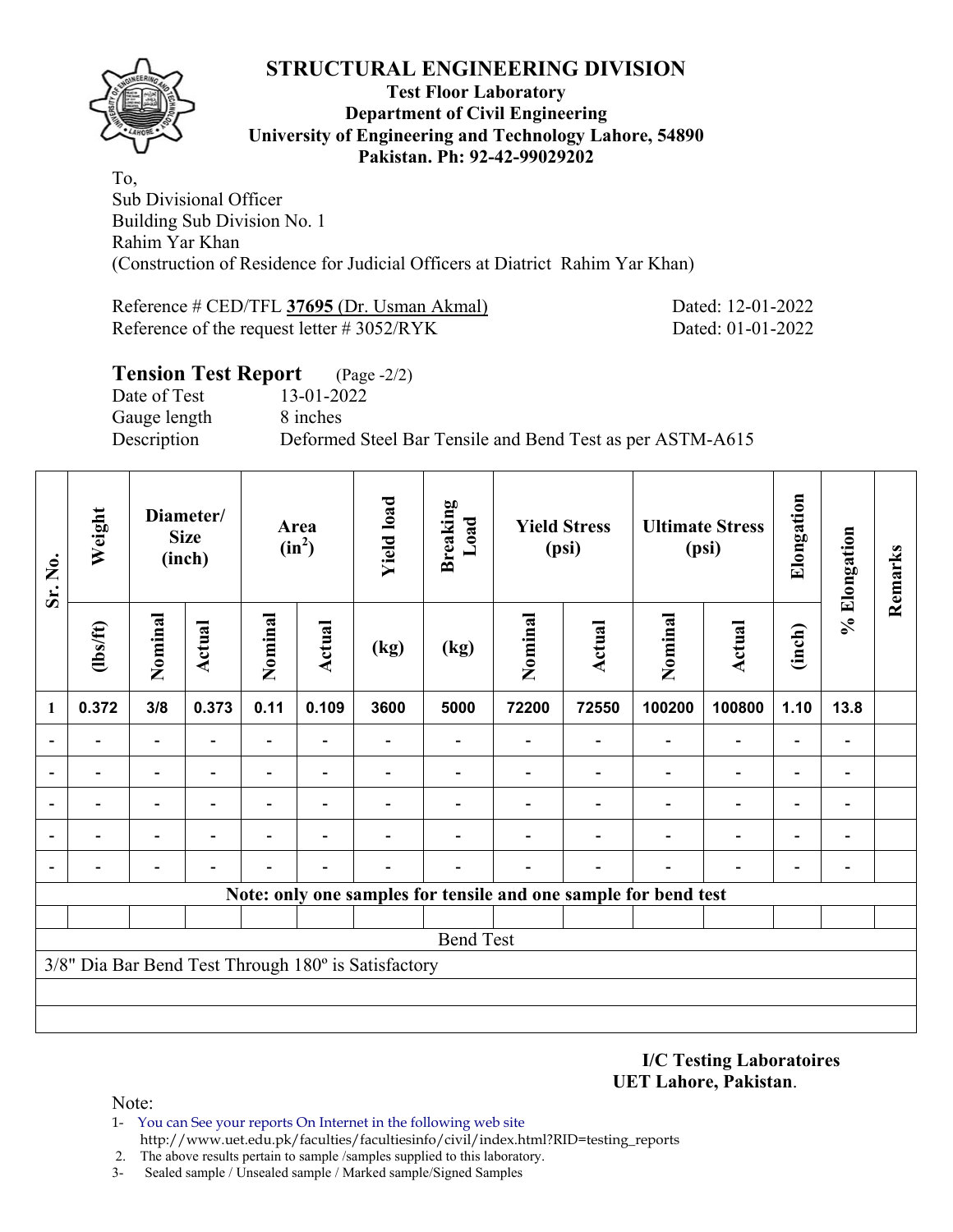

#### **Test Floor Laboratory Department of Civil Engineering University of Engineering and Technology Lahore, 54890 Pakistan. Ph: 92-42-99029202**

To, Sub Divisional Officer Highway Sub Division Sheikhupura (Re-Decking of Bridge over Gogera Branch on Sheikhupura Sargodha Road Near Farooqabad District Sheikhupura) Reference # CED/TFL **37697** (Dr. Usman Akmal) Dated: 12-01-2022 Reference of the request letter  $# 545$  Dated: 01-12-2021

# **Tension Test Report** (Page -1/1)

Date of Test 13-01-2022 Gauge length 8 inches

Description Deformed Steel Bar Tensile and Bend Test as per ASTM-A615

| Sr. No.                                       | Weight   |                   |                  | Diameter/<br>Area<br>$(in^2)$<br><b>Size</b> |                          |      | <b>Yield load</b><br><b>Breaking</b><br>Load |                                                                 | <b>Yield Stress</b><br>(psi) |         | <b>Ultimate Stress</b><br>(psi) |                          | Elongation                   | % Elongation | Remarks |
|-----------------------------------------------|----------|-------------------|------------------|----------------------------------------------|--------------------------|------|----------------------------------------------|-----------------------------------------------------------------|------------------------------|---------|---------------------------------|--------------------------|------------------------------|--------------|---------|
|                                               | (1bs/ft) | Nominal<br>$(\#)$ | Actual<br>(inch) | Nominal                                      | Actual                   | (kg) | (kg)                                         | Nominal                                                         | <b>Actual</b>                | Nominal | Actual                          | (inch)                   |                              |              |         |
| 1                                             | 0.365    | $\mathbf{3}$      | 0.370            | 0.11                                         | 0.107                    | 3600 | 5000                                         | 72200                                                           | 73890                        | 100200  | 102700                          | 1.30                     | 16.3                         |              |         |
| $\mathbf{2}$                                  | 0.365    | $\mathbf{3}$      | 0.369            | 0.11                                         | 0.107                    | 3600 | 4900                                         | 72200                                                           | 74030                        | 98200   | 100800                          | 1.10                     | 13.8                         | Pak<br>Steel |         |
|                                               |          |                   |                  | $\overline{\phantom{0}}$                     |                          |      |                                              |                                                                 |                              |         |                                 |                          | $\qquad \qquad \blacksquare$ |              |         |
|                                               |          |                   |                  | -                                            | $\overline{\phantom{a}}$ |      |                                              |                                                                 |                              |         | $\overline{a}$                  | $\overline{\phantom{0}}$ | -                            |              |         |
|                                               |          |                   |                  |                                              |                          |      |                                              |                                                                 |                              |         |                                 |                          |                              |              |         |
|                                               |          |                   |                  |                                              |                          |      |                                              |                                                                 |                              |         |                                 |                          | -                            |              |         |
|                                               |          |                   |                  |                                              |                          |      |                                              | Note: only two samples for tensile and one sample for bend test |                              |         |                                 |                          |                              |              |         |
|                                               |          |                   |                  |                                              |                          |      |                                              |                                                                 |                              |         |                                 |                          |                              |              |         |
|                                               |          |                   |                  |                                              |                          |      | <b>Bend Test</b>                             |                                                                 |                              |         |                                 |                          |                              |              |         |
| #3 Bar Bend Test Through 180° is Satisfactory |          |                   |                  |                                              |                          |      |                                              |                                                                 |                              |         |                                 |                          |                              |              |         |
|                                               |          |                   |                  |                                              |                          |      |                                              |                                                                 |                              |         |                                 |                          |                              |              |         |
|                                               |          |                   |                  |                                              |                          |      |                                              |                                                                 |                              |         |                                 |                          |                              |              |         |

**I/C Testing Laboratoires UET Lahore, Pakistan**.

Note:

- 1- You can See your reports On Internet in the following web site http://www.uet.edu.pk/faculties/facultiesinfo/civil/index.html?RID=testing\_reports
- 2. The above results pertain to sample /samples supplied to this laboratory.
- 3- Sealed sample / Unsealed sample / Marked sample/Signed Samples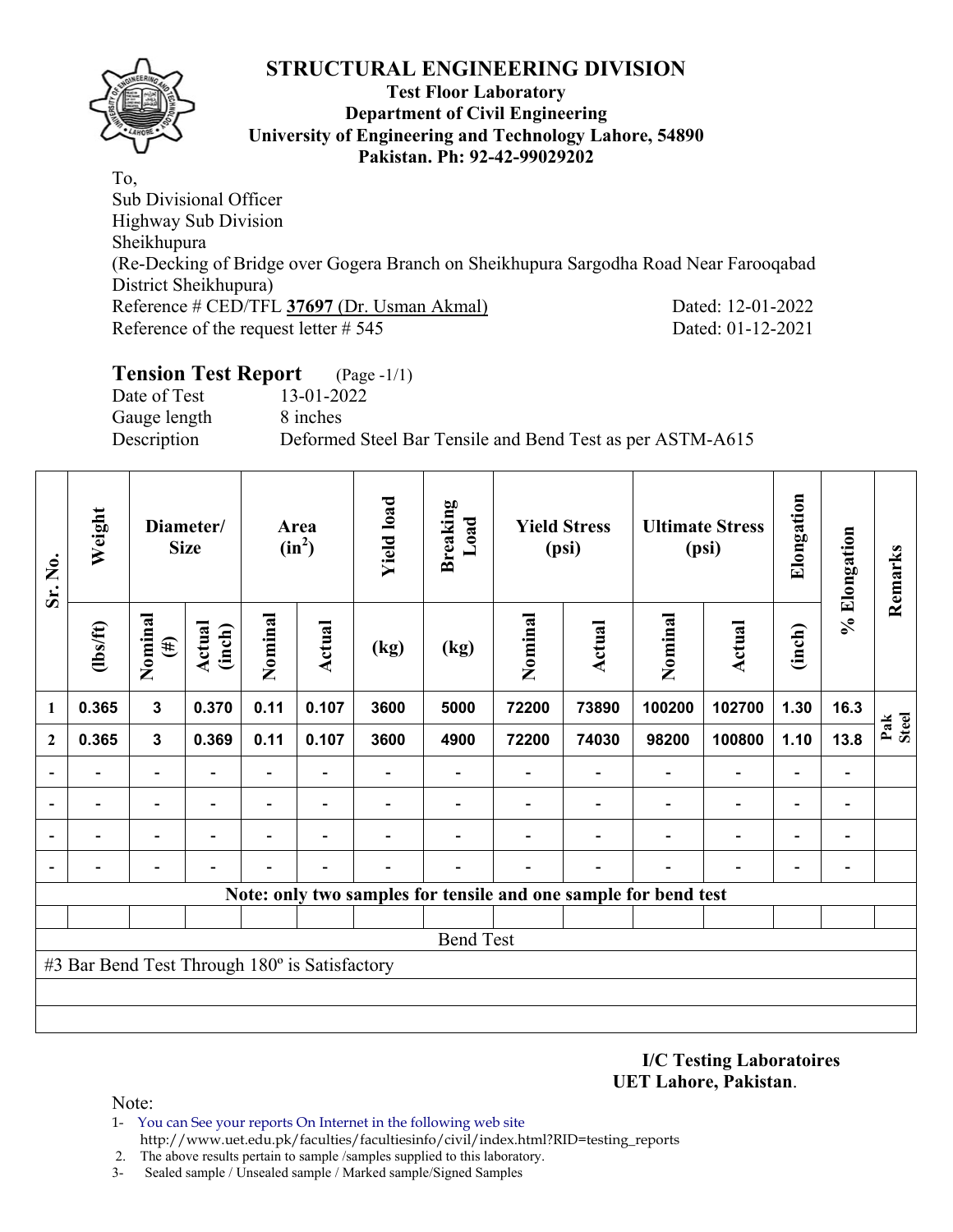## **Test Floor Laboratory Department of Civil Engineering University of Engineering and Technology Lahore, 54890 Pakistan. Ph: 92-42-99029202**

To,

Executive Engineer  $6<sup>th</sup>$  Building Division

Lahore

- (1. Up-Gradation of 09 Civil Veterinary Hospital at Divisional Level in Punjab One at (Harbanspura) Lahore
- (2. Construction of Maintenance / Extension of Government School Buildings in UC Nos. 109, 111, 113, Lahore
- (3. Construction of 12- Nos Additional Classrooms, Indoor Auditorium, Examination Hall, 3 Science Lans, 1- Computer Lab, 1 Home Economic lab, Early Childhood Block, 1-Waiting Room for Parents and Library in Govt. Girls High School Gander Chowk Green Town, Lahore)

Reference # CED/TFL **37698** (Dr. Usman Akmal) Dated: 12-01-2022

Reference of the request letter # 1818 Dated: 10-01-2022

# **Tension Test Report** (Page -1/1)

Date of Test 13-01-2022

Gauge length 8 inches

Description Deformed Steel Bar Tensile Test as per ASTM-A615

| Sr. No.                  | Weight<br>Diameter/<br><b>Size</b><br>(inch) |                              |                          | <b>Yield load</b><br>Area<br>$(in^2)$ |                          | <b>Breaking</b><br>Load<br><b>Yield Stress</b><br>(psi) |                          | (psi)                    | <b>Ultimate Stress</b>   | Elongation               | % Elongation             | Remarks                  |                          |  |
|--------------------------|----------------------------------------------|------------------------------|--------------------------|---------------------------------------|--------------------------|---------------------------------------------------------|--------------------------|--------------------------|--------------------------|--------------------------|--------------------------|--------------------------|--------------------------|--|
|                          | $lbsft$                                      | Nominal                      | Actual                   | Nominal                               | <b>Actual</b>            | (kg)                                                    | (kg)                     | Nominal                  | Actual                   | Nominal                  | Actual                   | (inch)                   |                          |  |
| 1                        | 0.384                                        | 3/8                          | 0.379                    | 0.11                                  | 0.113                    | 3900                                                    | 5000                     | 78200                    | 76250                    | 100200                   | 97800                    | 1.20                     | 15.0                     |  |
| $\overline{2}$           | 0.382                                        | 3/8                          | 0.378                    | 0.11                                  | 0.112                    | 4000                                                    | 5000                     | 80200                    | 78490                    | 100200                   | 98200                    | 1.20                     | 15.0                     |  |
| $\overline{\phantom{a}}$ |                                              |                              |                          |                                       | ۰                        |                                                         |                          |                          | $\overline{\phantom{0}}$ | $\overline{\phantom{0}}$ |                          |                          | $\overline{\phantom{0}}$ |  |
| $\overline{\phantom{a}}$ | $\overline{\phantom{a}}$                     | $\overline{\phantom{a}}$     | $\overline{\phantom{0}}$ |                                       | $\overline{\phantom{a}}$ |                                                         |                          | $\overline{\phantom{0}}$ | $\overline{\phantom{0}}$ | $\overline{\phantom{0}}$ | $\overline{\phantom{0}}$ | $\overline{\phantom{a}}$ | $\overline{\phantom{a}}$ |  |
| $\overline{\phantom{a}}$ | $\overline{\phantom{0}}$                     | $\qquad \qquad \blacksquare$ | $\blacksquare$           | $\blacksquare$                        | $\overline{\phantom{a}}$ |                                                         | $\overline{\phantom{0}}$ | $\overline{\phantom{0}}$ | $\overline{\phantom{0}}$ | $\overline{\phantom{0}}$ | $\overline{\phantom{0}}$ | $\overline{\phantom{a}}$ | $\blacksquare$           |  |
| $\overline{\phantom{a}}$ | $\overline{\phantom{0}}$                     | $\overline{\phantom{0}}$     |                          |                                       | $\overline{\phantom{0}}$ |                                                         | $\overline{\phantom{0}}$ | $\overline{\phantom{0}}$ | $\overline{\phantom{0}}$ | -                        | $\overline{\phantom{a}}$ | $\blacksquare$           | $\blacksquare$           |  |
|                          | Note: only two samples for tensile test      |                              |                          |                                       |                          |                                                         |                          |                          |                          |                          |                          |                          |                          |  |
|                          |                                              |                              |                          |                                       |                          |                                                         |                          |                          |                          |                          |                          |                          |                          |  |
|                          | <b>Bend Test</b>                             |                              |                          |                                       |                          |                                                         |                          |                          |                          |                          |                          |                          |                          |  |
|                          |                                              |                              |                          |                                       |                          |                                                         |                          |                          |                          |                          |                          |                          |                          |  |
|                          |                                              |                              |                          |                                       |                          |                                                         |                          |                          |                          |                          |                          |                          |                          |  |

**I/C Testing Laboratoires UET Lahore, Pakistan**.

Note:

- 1- You can See your reports On Internet in the following web site http://www.uet.edu.pk/faculties/facultiesinfo/civil/index.html?RID=testing\_reports
- 2. The above results pertain to sample /samples supplied to this laboratory.
- 3- Sealed sample / Unsealed sample / Marked sample/Signed Samples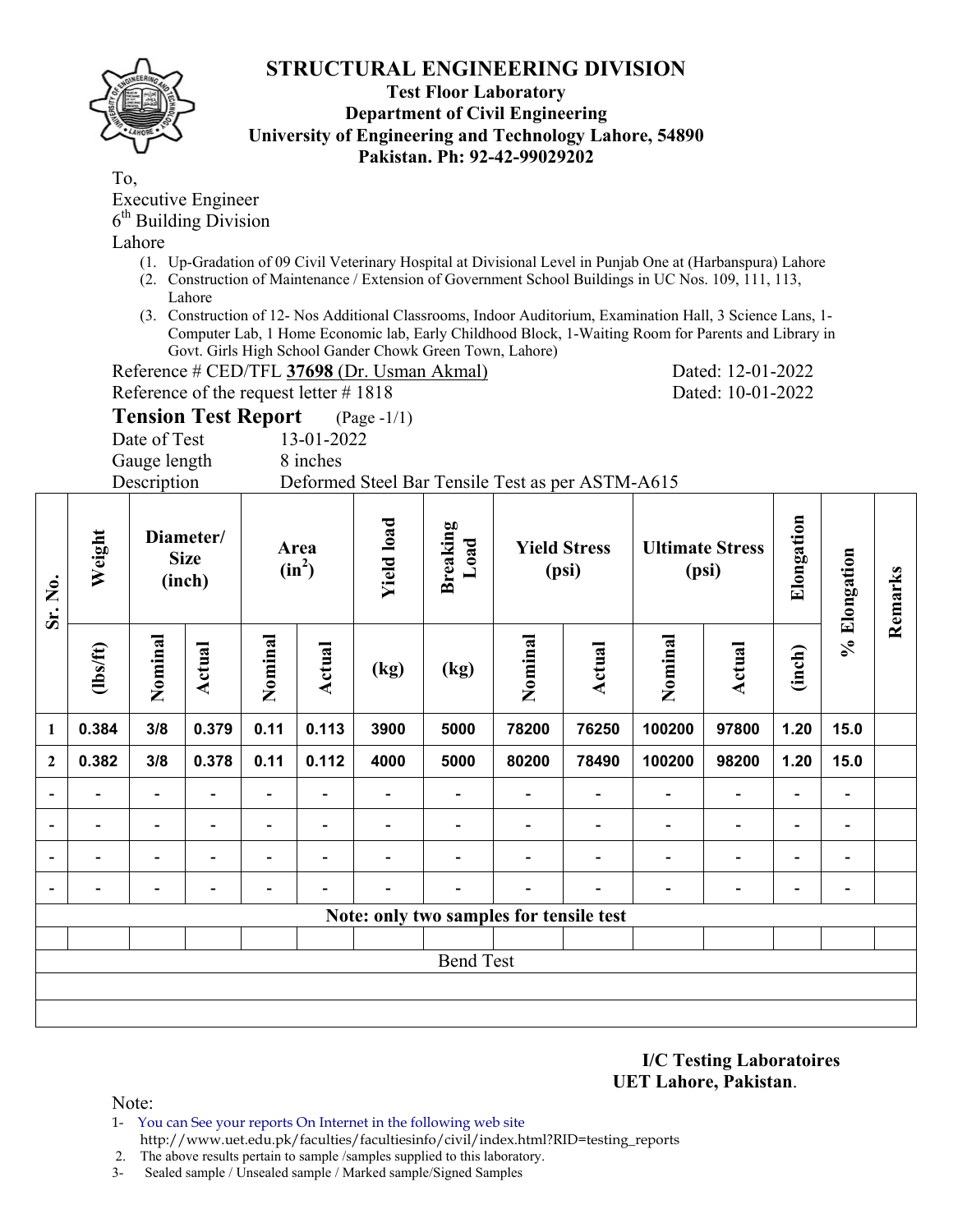

#### **Test Floor Laboratory Department of Civil Engineering University of Engineering and Technology Lahore, 54890 Pakistan. Ph: 92-42-99029202**

To, Resident Engineer Orbit Housing The Spring Apartment Homes

Reference # CED/TFL 37701 (Dr. Waseem Abbass) Dated: 13-01-2022 Reference of the request letter # Nil Dated: 13-01-2022

# **Tension Test Report** (Page -1/1) Date of Test 13-01-2022 Gauge length 8 inches Description Deformed Steel Bar Tensile and Bend Test as per ASTM-A615

| Sr. No.                                                         | Weight         | Diameter/<br><b>Size</b> |                  | Area<br>$(in^2)$ |                          | <b>Yield load</b> | Breaking<br>Load | <b>Yield Stress</b><br>(psi) |        | <b>Ultimate Stress</b><br>(psi) |                          | Elongation               | % Elongation   | Remarks |
|-----------------------------------------------------------------|----------------|--------------------------|------------------|------------------|--------------------------|-------------------|------------------|------------------------------|--------|---------------------------------|--------------------------|--------------------------|----------------|---------|
|                                                                 | $\frac{2}{10}$ | Nominal<br>$(\#)$        | Actual<br>(inch) | Nominal          | Actual                   | (kg)              | (kg)             | Nominal                      | Actual | Nominal                         | <b>Actual</b>            | (inch)                   |                |         |
| $\mathbf{1}$                                                    | 0.360          | $\overline{\mathbf{3}}$  | 0.367            | 0.11             | 0.106                    | 4200              | 5400             | 84200                        | 87460  | 108200                          | 112500                   | 0.70                     | 8.8            |         |
| $\overline{2}$                                                  | 0.366          | 3                        | 0.370            | 0.11             | 0.108                    | 3800              | 4800             | 76200                        | 77770  | 96200                           | 98300                    | 1.20                     | 15.0           |         |
| $\blacksquare$                                                  |                | $\overline{\phantom{a}}$ |                  | $\blacksquare$   |                          |                   |                  |                              |        |                                 | $\overline{\phantom{0}}$ | $\overline{a}$           |                |         |
| $\overline{\phantom{a}}$                                        |                | $\overline{\phantom{0}}$ |                  |                  |                          |                   |                  |                              |        |                                 | $\overline{\phantom{0}}$ | $\overline{\phantom{0}}$ |                |         |
| $\overline{\phantom{a}}$                                        | $\blacksquare$ | $\blacksquare$           | $\blacksquare$   |                  | $\overline{\phantom{a}}$ |                   |                  |                              |        | $\overline{\phantom{0}}$        | $\overline{\phantom{a}}$ | $\overline{\phantom{a}}$ | $\blacksquare$ |         |
|                                                                 |                | $\overline{\phantom{0}}$ |                  |                  | $\overline{\phantom{0}}$ |                   |                  |                              |        | $\overline{\phantom{0}}$        | $\overline{a}$           | $\blacksquare$           |                |         |
| Note: only two samples for tensile and one sample for bend test |                |                          |                  |                  |                          |                   |                  |                              |        |                                 |                          |                          |                |         |
|                                                                 |                |                          |                  |                  |                          |                   |                  |                              |        |                                 |                          |                          |                |         |
| <b>Bend Test</b>                                                |                |                          |                  |                  |                          |                   |                  |                              |        |                                 |                          |                          |                |         |
| #3 Bar Bend Test Through 180° is Satisfactory                   |                |                          |                  |                  |                          |                   |                  |                              |        |                                 |                          |                          |                |         |
|                                                                 |                |                          |                  |                  |                          |                   |                  |                              |        |                                 |                          |                          |                |         |
|                                                                 |                |                          |                  |                  |                          |                   |                  |                              |        |                                 |                          |                          |                |         |

**I/C Testing Laboratoires UET Lahore, Pakistan**.

Note:

1- You can See your reports On Internet in the following web site http://www.uet.edu.pk/faculties/facultiesinfo/civil/index.html?RID=testing\_reports

2. The above results pertain to sample /samples supplied to this laboratory.